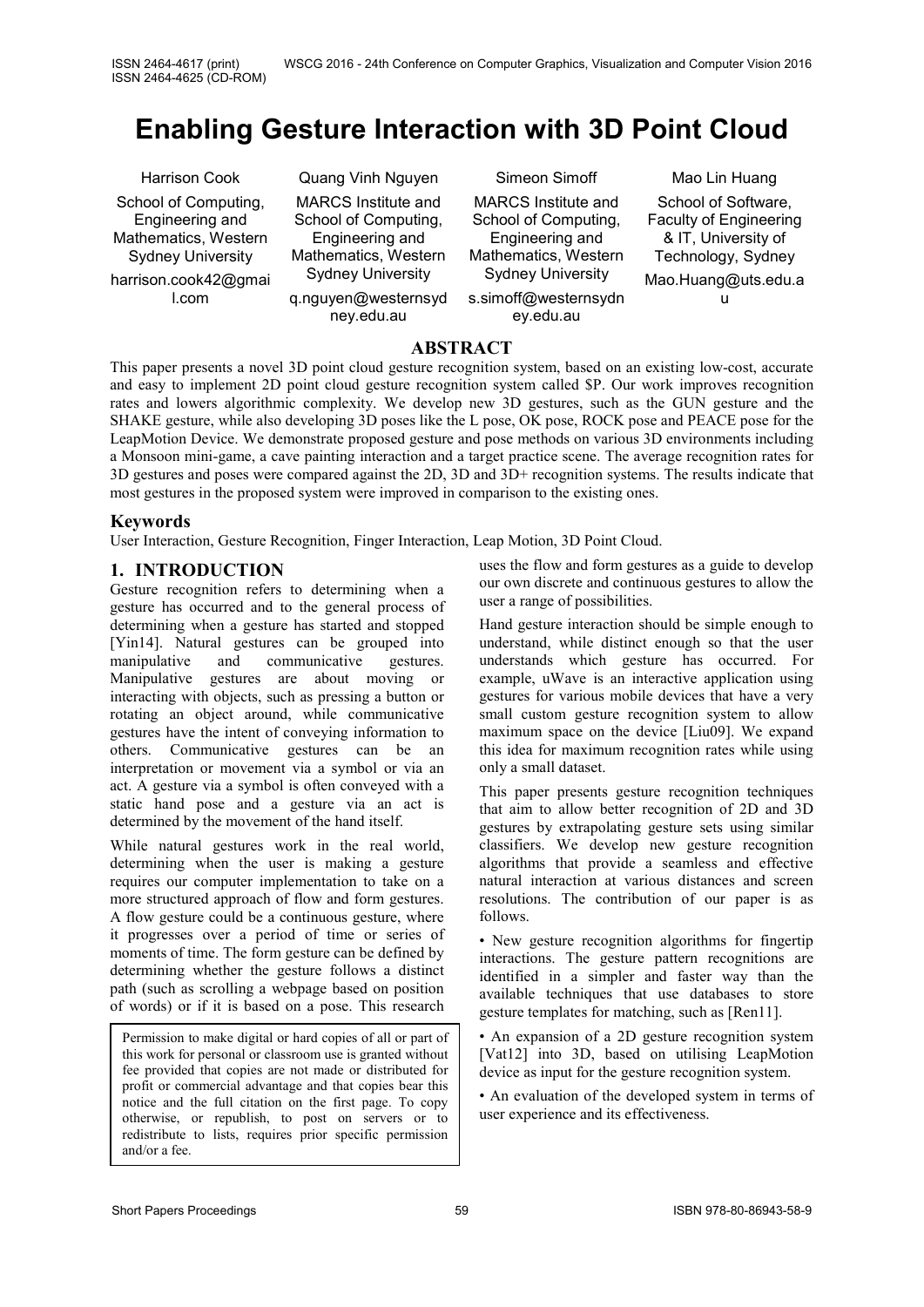ISSN 2464-4617 (print) ISSN 2464-4625 (CD-ROM)

## <span id="page-1-0"></span>**2. RELATED WORK**

Kinect devices have been useful for medical practices for doctors and staff to interact with patient information without the requirement of the typical mouse and keyboard and the more inaccurate voice recognition [Ebe13]. Using third party libraries such as OpenNI [Pri16] and Libfreenect [Ope16] they were able to implement finger gestures into the OsiriX system [Ebe13]. This was achieved by taking the Kinect depth image, collecting the closest objects to the sensor then approximating the hand and fingers based on this blob. Once the hand and fingers have been recognised from the blob, each point around the hand is recorded and over time is checked with a database of other hands already recorded. However, the use of the Kinect V1 in [Ebe13] restricts the range of the interaction due to the limitations of the depth camera on these devices. The other major limitation of their system is the lack of explanation of the gestures to the user.

Another major work develops a new Kinect hand recognition system using the 'golden' energy function [Sha15]. It renders all possible poses of the hand and selects the pose, whose corresponding rendering best matches the input image while accounting for the prior probability of poses. The technique uses regions of interest (RoI) to determine the approximate hand position from the depth image stream and a learned pixel-wise classifier [Sho13]. When used with 3Gear [3Ge16] and LeapMotion device, this technique achieves a better percentage of 3D hand detection than those described previously. This system requires extremely large FingerPaint datasets of 3.2GB of storage space [Sha15] that could make portability and memory management an issue. High memory latency and a high end GPU are required when accessing the dataset in the memory in real time. In addition, the inability to work with both hands and the lack of a gesture recognition system for fingers could limit the utilisation.

Tang [Tan11] introduced a method for identifying grasping and pointing gestures in which a person's hand model was estimated based on a skeletal tracker. This is limited in terms of tracking resolution and inability to track at a close distance. Chen and Wong introduced an interactive sand art drawing using Kinect [Che14]. Four key gestures were detected by the system, including sing-point finger for single point erosion, single splicing and leaking, V-shape 2 fingers for pinch spilling and pinch erosion. Lee and Tanaka used databases for fingertips and hand shapes to enable gesture cognition with any finger in the palm as well as two fingers (thumb and index finger) [Lee13]. The interaction techniques were applied to sample applications for finger painting and mouse controlling. Song et al proposed an algorithm for gesture recognition algorithm based

on depth information from a Kinect device [Son13]. Cook et al also introduced a real-time finger-gesture interaction system using Kinect v2 that identifies finger gestures at close range [Coo15]. However, vision-based systems are often limited in terms of accuracy, occlusion and inconsistency when changing the environment, such as dark light and rough background.

## **3. GESTURE RECOGNITION**

Our gesture recognition system was developed based on gestures as point clouds approach [Vat12], to address the problems identified in Section [2.](#page-1-0) The Point-Cloud Recogniser (\$P) is a gesture recognition system designed for quick and simple recognition of two dimensional gestures from a user's input. \$P works by collecting a bunch of pre-determined points already created in the system, i.e. the database of gestures that the system can recognise. When ready to, it takes the users current points as an input to determine the closest matching set of user points to data points using a nearest neighbour classifier.

We expanded the recognition system from 2D to 3D that improved recognition accuracy and performance. The enhancement includes additional classifiers to the dataset to improve comparisons and collections of points by segmenting cloud stroke points based on certain parts of the hand and fingertips.

## **Gesture Recognition Systems**

Gesture recognition systems that use \$P include single stroke (\$1) and multi stroke (\$N) systems. A single stroke system can handle only one stroke on a canvas for comparisons. A multi stroke system can handle more than one stroke. \$P uses the \$1s algorithm for nearest neighbour matching and gesture recognition, while also using \$Ns algorithm for allowing multiple strokes to be recognised. The benefit of the dollar family gestures is how users can add their own variations to the data set to be used for future recognition [Wob07].

The uni-stroke recogniser (\$1) developed by [Wob07] is the first gesture recognition system developed in the \$ family. Its implementation is similar to the \$P system, which uses the nearest neighbour and Euclidean scoring systems. \$1 is an extension of an existing recognition system called  $SHARK<sup>2</sup>$  [Kri04]. It performs extremely well with recognising gestures even when given a low amount of training samples to compare user input.

The multi-stroke recogniser (\$N) is a solution to \$1's problem of not being able to use multiple strokes to determine a gesture [Ant10]. \$N was designed so that the input of strokes would be stroke and direction invariant. This was achieved by recording all distinct directional behaviours of the gesture to compare the user data. \$N has an immensely increased complexity by loading all of these permutations. This issue could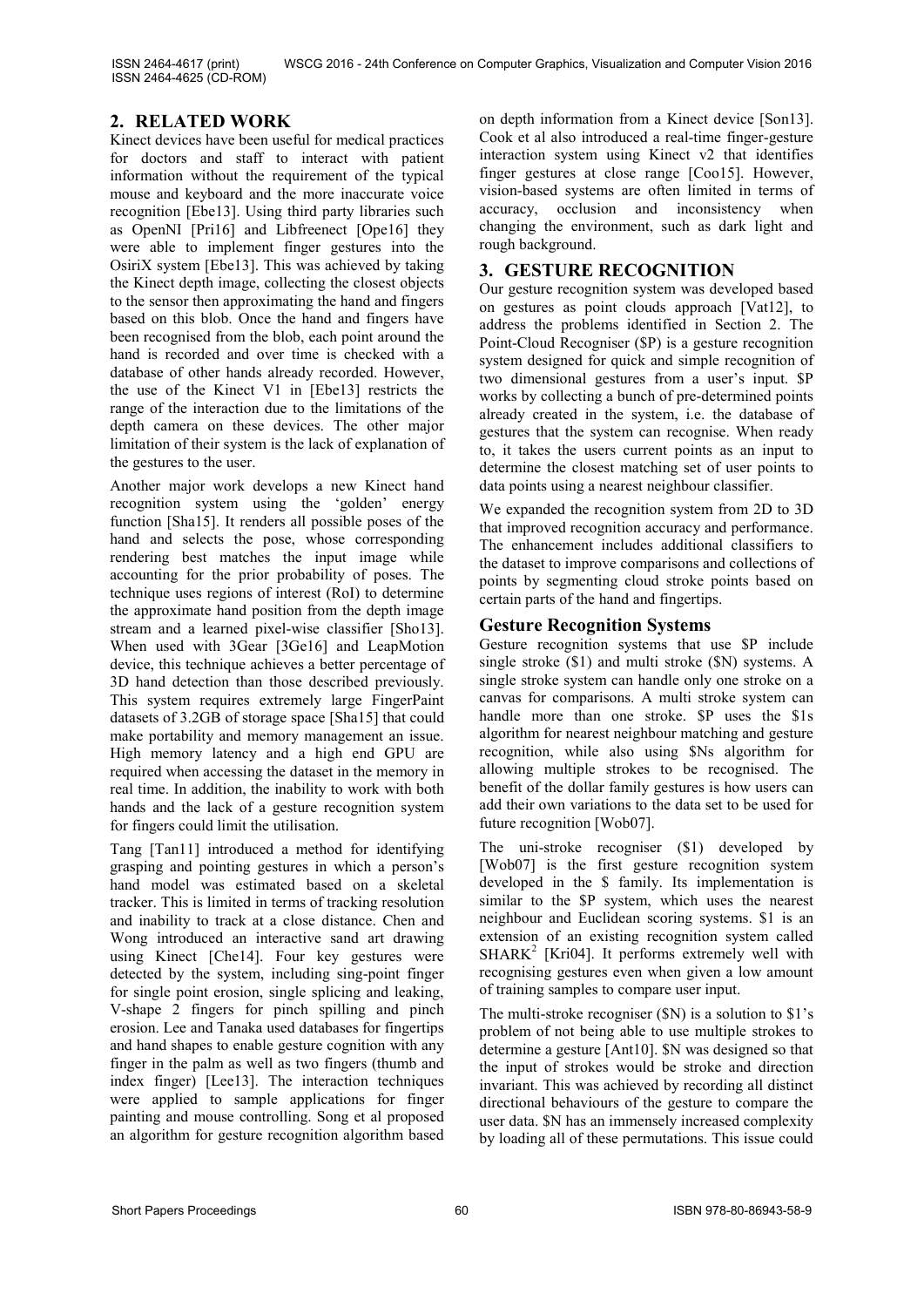be improved by removing multiple stroke types and directional changes when comparing single stroke gestures [Ant10]. Protractor uses a closed-form template-matching method eliminating the simplicity and complexity of the Golden Section Search algorithm [Ant12].

We adopted multi-stroke recognition system that could handle multiple start and stop points. The system needs to be fast without the need to remember any permutations in the strokes as the stroke order is not important for our gesture recognition. This rules out \$N and \$N-Protractors complex algorithms leaving \$P. \$P does have one drawback with its implementation, where the point clouds are rotation variant. This means that each gesture is not rotated when comparing point clouds. To overcome this problem, when we developed the database we added gestures of different angles to the training set to compensate for this drawback.

#### **\$P in a 3D world space (\$P3D)**

Extending \$P into a 3D implementation was done by following the same algorithms in 3D space, such as Protractor [Kra11]. We utilise the practicality, simplicity and usability of the \$P algorithm, extending it to operate with three-dimensional gestures.

We take the existing method for gathering and assigning points with each gesture created and change the creation method depending on the data. Because the protractor recogniser takes the Euclidean distance between points in 2D to determine the distance, they take the Z position of the set of points when applicable. The result means that the distances between points when classifying gestures will be slightly more between 2D and 3D gestures because of the added axis.

The 3D centroid formula determines the centre of the 3D data points which is defined by equation 1. We used a 32-point sampling resolution (N) [Kra11] to define the insignificant change in accuracy. Translating the data requires the 3D centroid position to be equal to the subtraction of each of the data points with the centroid. The new translated data points will make the centroid be at position (0, 0, 0). This translating makes it possible to centre the data for recognition.

$$
Cx = \sum_{i=0}^{N-1} x_i / N, Cy = \sum_{i=0}^{N-1} y_i / N, Cz = \sum_{i=0}^{N-1} z_i / N \qquad (1)
$$

Where Centroid  $C = (Cx, Cy, Cz)$  and *N* is the sampling resolution.

Resampling the data points is the most crucial of the pre-processing techniques. It requires multiple calculations to convert the data from any number of

points to the sampling resolution of 32 that we want for 1:1 conversions between user data and gesture data. We extended the 2-dimensional method to create the linear interpolation (LERP) point as equation 2, where a new 3D point (P) was calculated by LERP point  $(∂)$ , first point  $(f)$  and current point (p).

$$
\alpha = \frac{(I-D)}{D} \text{ where } D! = 0
$$
  
\n
$$
\partial = \begin{cases}\n\frac{\partial}{\partial r} & \text{if } \alpha > 0.0 \text{ and } \alpha < 1.0 \\
1.0 & \text{if } \alpha \ge 1.0 \\
0.0 & \text{if } \alpha \le 0.0\n\end{cases}
$$
  
\n
$$
P.x = (1.0 - \partial) * f.x + \partial * p.x
$$
  
\n
$$
P.y = (1.0 - \partial) * f.y + \partial * p.y
$$
  
\n
$$
P.z = (1.0 - \partial) * f.z + \partial * p.z
$$
 (2)

#### **\$P3D+**

While \$P3D generally provides good gesture recognition in 3D, its effectiveness normally depends on datasets and user inputs. We added to the \$P system a set of classifications and ordering the LeapMotion data so that each finger and palm position was its own stroke and followed its previous position. Our goal is to improve the 3D recognition system by eliminating the need to search all the gestures within the database. We also improved preprocessing gestures by assigning stroke IDs to point clouds to remove inaccuracies. The enhancements are as follows.

#### *Removing Redundant Point Clouds*

We limited the complexity of the gesture recognition by only selecting gestures that reach a certain classification. These classifications would remove the ambiguity of searching through all possible gestures and instead focus on the range. We developed three classifiers in the \$P3D system. The first classifier determines whether the recorded gesture was in 3D or 2D. This classifier only worked when there was a 2D gesture being recognised. The second classifier is for identifying whether the gesture is a pose or not. A pose gesture features the input to contain very little movement to no movement whereas a normal gesture requires much more movement over a series of time. The third classifier determines which left or right hand that the gesture is used with. This implementation aims to remove ambiguity and noise when comparing gestures from the left hand that could increase recognition when using the right hand. For example, a left PEACE pose matches well with a right OK pose and vice versa.

#### *Assigning and Ordering Stroke IDs to the Hand*

\$P was designed for a 2D drawing scenario that was inputted one stroke at a time and it did not take the stroke ID into consideration. While this is normally fine when the user draws the gesture one stroke at a time, it could be a problematic when recording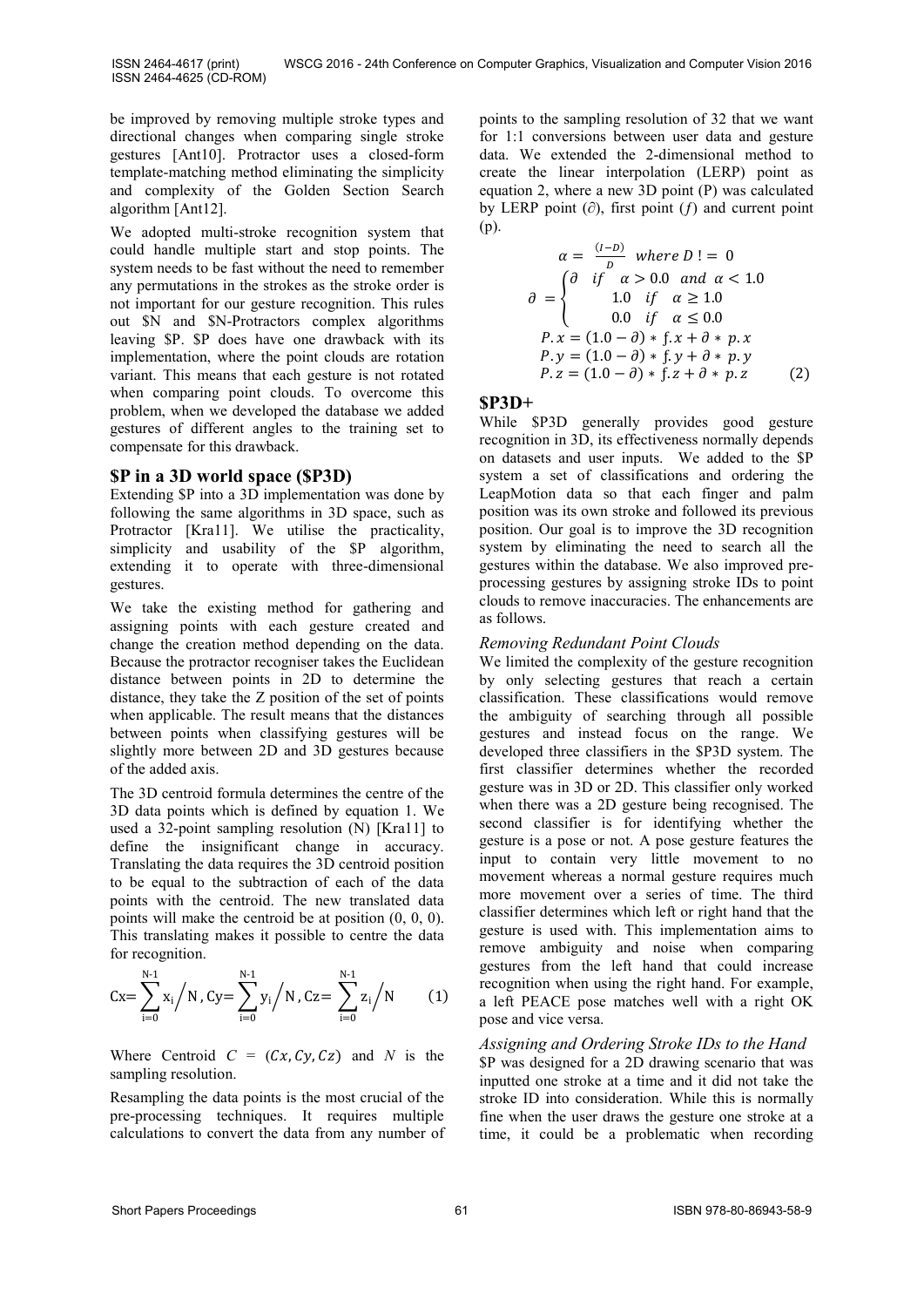different strokes currently. This is because the system thinks the entire gesture is made of single strokes.

\$P does not take into consideration the stroke order, stroke direction and stroke permutations as in \$N/\$N-Protractor solutions [Ant10, Kra11]. It implements the stroke system for pre-processing, resampling and calculating the path length for the gesture. We assigned the palm and the fingers with their own stroke IDs. The IDs of *Palm*, *Thumb*, *Index finger, Middle finger, Ring finger*, and *Little finger* were numbered 0 to 5 respectively. The order of stroke indexes of the hand and fingers was used to improve the matching rate between these point clouds. This improvement provides a closer approximation on how to interpret the data where inaccuracies can be reduced to produce a closer match to determine the correct gesture.

# **4. INTERACTION WITH LEAPMOTION – A CASE STUDY**

The LeapMotion is a controllable device that tracks hand and finger movements using LEDs and infrared cameras. While the Kinect can track skeletons from long distances with its sensors, the LeapMotion is dedicated to tracking hands and fingertips with a shorter range and more accurate than the Kinect.

## **Capturing the 3D Point Clouds**

In order for the LeapMotion to be recognised by the point cloud gesture recognition system, we created the training set that was used in the classifications of the gestures. The chosen data from the LeapMotion system to determining these gestures were the stabilised palm position and the stabilised tip position of all the fingertips. Other points such as the wrist and distal bone positions were not considered for the training set because these details were not used for the recognition system.

## **Environment Building**

We used Unity 3D game engine to develop our interaction environment. Unity provides an excellent framework for developing tools and applications within its integrated development environment (IDE). Unity's IDE allows for 2D or 3D applications with a variety of different tools that will improve a user's experience with the system.

It is crucial for first time users to learn about the system interactively. We developed a tutorial system to illustrate all the different elements of our environment in such a way that is easy to follow and understand. The system also allows the user to revisit old lessons when required. Once completing the tutorial, we provide a showcase scene where users can collaborate and manipulate objects within the scene using these new abilities learnt.

## **Monsoon Minigame**

We developed a simple minigame to help the users be familiar with the interaction using the LeapMotion. The game revolves around the user trying to catch as many boxes, barrels, orbs and traffic cones as they can. The objects are spawned above the user and trickle down every second. It is up to the user whether they want to hold these objects or to play around with them (See Figure 1). This minigame serves as an initial learning task for beginners and a challenge for the experts who want the highest score.



**Figure 1. Mosoon Minigame monsoon state.**

## **Tutorial System**

The tutorial system was developed to help the users understand the systems. They included 2D drawing, 2D gesture recognition, moving the camera, 3D pose recognition and 3D gesture recognition. Each of these systems is also a state within the tutorial system that the user can cycle through. Each state has its own visual, written and interactive way of showing the user the current state.

## *2D Drawing*

This state trains the user how to draw 2D objects on a canvas. The drawing system requires the use of the LeapMotion and a set of criteria needs to be met to begin drawing (see Figure 2). To begin with, the only hand that the drawing system recognises is the primary hand selected by the user in the first tutorial state. The index finger is chosen for drawing. When the user wants to stop drawing, they can either move all their fingers back from the sensor, or open their thumb out without the need of moving. If a user makes a mistake and wishes to undo the previous stroke on the canvas, they can do so by swiping right.

## *2D Gesture Recognition*

The 2D gesture recognition scenes goal is to help the user with recognising 2D shapes. While this process could have been combined with the drawing state, our experiences show that learning to draw first with the added gesture recognition was too steep a learning curve for first time users. Once users are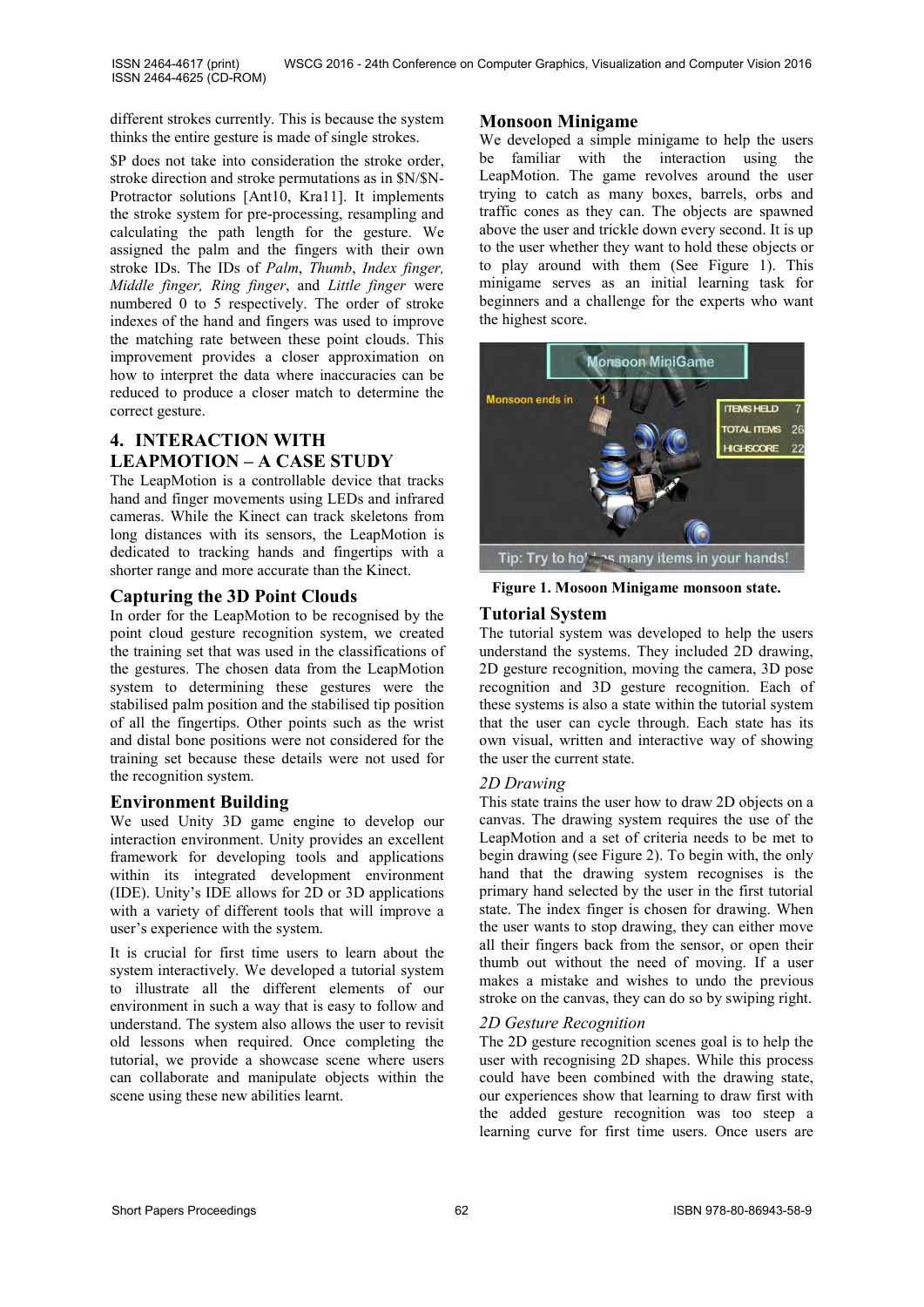

**Figure 2. Tutorial state default template.**

familiar with the drawn shapes, they can move their hand by positioning all the fingers forward on the LeapMotion device. The system then classifies the gesture using \$P and returns the best scoring point cloud for each gesture. The implemented gestures in this tutorial stage are *Circle*, *Rectangle*, *Triangle* and *Cross*. The user can create shapes and then grab, move or throw them away.

#### *Moving the Camera*

This tutorial follows the main principle where users can move around the play area with their secondary hand by closing it into a fist. This scene is used as a breaker from the 3D gesture recognition.

#### *3D Pose Recognition*

The 3D pose recognition scene teaches users how to hold their secondary hand when performing a pose. To perform a pose, the user positions their hand so that it forms a symbolic gesture and hold that pose until it is recognised. The Pose recognition system can use 4 different poses including the L Pose, the ROCK Pose, the OK Pose and the PEACE Pose (See Figure 3).

Poses are recognised within the gesture recognition system through the use of velocity within the



**Figure 3. L Pose, ROCK Pose, OK Pose and PEACE Pose respectively.**

LeapMotion device. We use this data to find the minimum x, y or z value from the hands and fingers velocity data. We then check if the hand has stopped moving with a velocity of under a minimum value. Once this occurs, the gesture recognition system records the position information from the fingers and palm for that frame. This process repeats until either the hand is moving quicker than the minimum velocity and our data points need to be reset, or the user holds their hand over the minimum number of frames required, 75 frames in our implementation.

Making users wait while performing a pose could be an issue if there is no hint or indication. To overcome this, a pose gesture indicator was presented showing the progression of a pose gesture until the pose recognition system can determine the pose.

#### *3D Gesture Recognition*

The 3D gesture recognition follows the 3D pose recognition state where we want to teach the user how to do gestures in the environment. To perform gestures, the user uses their secondary hand and makes a quick movement. As opposed to poses that require little to no movement, gestures requires a sudden movement that when slowed down is recognised as a gesture. We implemented two sample gesture recognitions in our system including SHAKE and GUN.

To recognise a gesture, the system gathers the same velocity data from the palm and fingers as with the pose recognition system but determines the maximum velocity from the x, y and z values instead. It then waits until the velocity from the palm or fingers is greater than the maximum velocity of 500 millimetres and then it starts recording the gesture. Once this happens, each frame is recorded until the hand or fingers velocity has fallen under 500 millimetres or the number of gesture frames is over our sampling resolution of 32 points. A gesture indicator was also created to assist the interaction.

## **Practice Systems**

We developed two practice systems to complement the lessons taught in the LeapMotion tutorial environment. The first system is a target practice scene that uses 2D drawings to create objects for the user to fling around and 3D poses for altering those shapes properties. This scene also uses 3D gestures for users to interact with the environment as opposed to just the shapes. The second system is a *Cave Painting* system that emulates how users could use the 2D recognition system in a creative and fun way with an image matching game.

#### *Target Practice System*

The target practice system is the showcase scene for our LeapMotion environment. It contains a number of gestures in both 2D and 3D and offers an open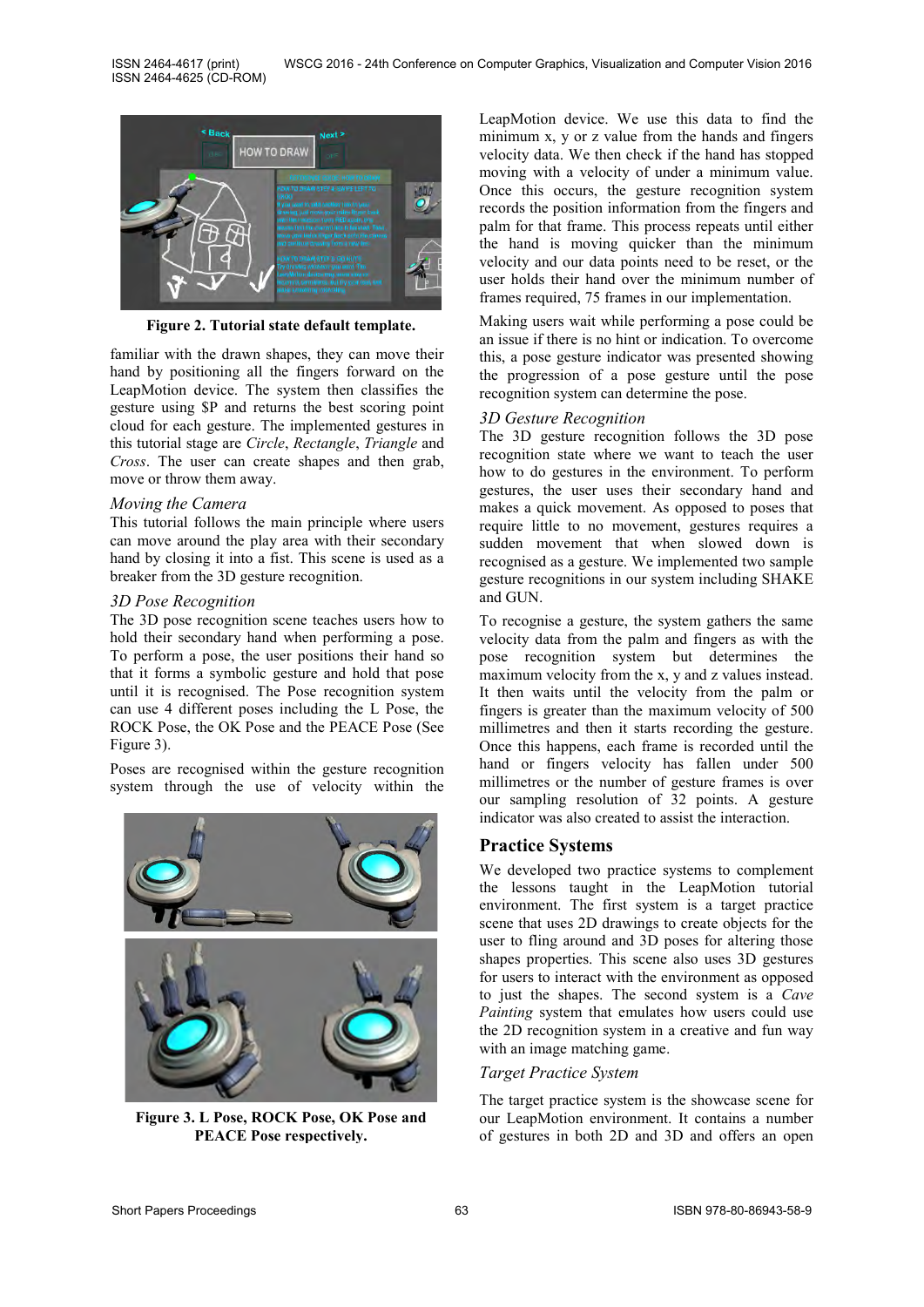

**Figure 4. Target Practice system with multiple objects in play.**

sandbox where the user can use all these different systems together to interact with the environment. The interactable objects within the play area are cube walls and targets. Targets generate points based on how close an object gets to the centre from the users throw and a cube wall acts as a breakable barrier which users can break open by using multiple objects at once (see Figure 4).

The types of 3D Poses that our system can recognise are: L Pose this turns the gravity off for all created objects, OK Pose changes the colours of all newly created objects, ROCK Pose triples the current objects created and the PEACE Pose makes all the objects heavier/lighter. The 3D gestures that the Target Practice scene can also recognise are SHAKE Gesture that shakes the camera around and the GUN Gesture that creates a bullet launched from the fingertips that explode on impact.

#### *Cave Painting*

The Cave Paintings goal is to closely match one of the 5 popular animals from the Australian outback (see Figure 5). The Bat and Turtle contain the fewest shapes; the Emu and Lizard are more complicated due to their curves and the Kangaroo is the most difficult one with both curves and difficult shapes. Users are required to trace the animal drawing using their finger as close as they can. The system gives the users feedback on how close they were to the drawing as well as acknowledge their performance. These messages do not have negative comments written on the drawing to provide an enthusiastic approach when trying to draw the animal.

## **5. EVALUATION**

We compared the results of three different point cloud gesture recognition systems (\$P, \$P3D and \$P3D+). Using the training set defined and created by using the program, we evaluated the performance (time complexity and the average recognition percentages) of the original 2D algorithm (\$P), the added 3D gesture recognition algorithm (\$P3D) and our improved 3D recognition algorithm (\$P3D+). The gesture set consists of 15 gestures ranging from iconic aboriginal animals, 2D shapes, 3D poses and



**Figure 5. The 2D drawing gestures recognised in the Cave Painting scene. (a) Bat, (b) Kangaroo, (c) Emu, (d) Turtle, (e) Lizard.**

3D gestures. The results in these experiments were evaluated based two sample gesture databases.

The first database consists of all 15 gestures from the gesture set, from which each pose per hand has 4 angle variations that were split into normal, rotated forward, rotated left/right (based on what hand was used) and rotated back. Each gesture on each leftand right-hand has five variations. Each of the 2D animal gesture contains three similar variations while each 2D shape also has five variations in average per shape. Overall, this database totals to 28 poses and gestures recorded (300kb) and 35 animal and shape drawings (600kb).

The second database expands the 3D gesture set by doubling the number of variations per hand to 10 each. The 3D poses also receive an increased number of variations per hand, from five to six. We also exclude all 2D gestures to focus on 3D recognition. To create unbiased results, the classification of the results uses the 3D poses and gestures from one database as the gesture/pose input to compare point clouds and determine the minimum distance by using another training set.

We initially used the scoring equation defined in [Wob07, Ant10]. However, this scoring method produces scores within the 95%-99% margin with very few scores ranging outside this segment. Our implementation requires the scores to range based on our observed minimum distances for the correct and incorrect gestures. To overcome this limitation, the scores were calculated using a polynomial formula to extrapolate the data explained above into a curve to map the distance data to the following percentage values, particularly *0.5 = 99%, 0.9 = 90%, 1.1 = 85%, 1.3 = 80%, 1.5 = 75%, 3.5 = 20%, and 4 = 0%*.

We do not consider the average recognition rate for \$P on 2D gestures as the recognition average has already been conducted by [Ant12]. We test \$Ps ability to recognise 3D gestures versus \$P3D recognition system using both databases.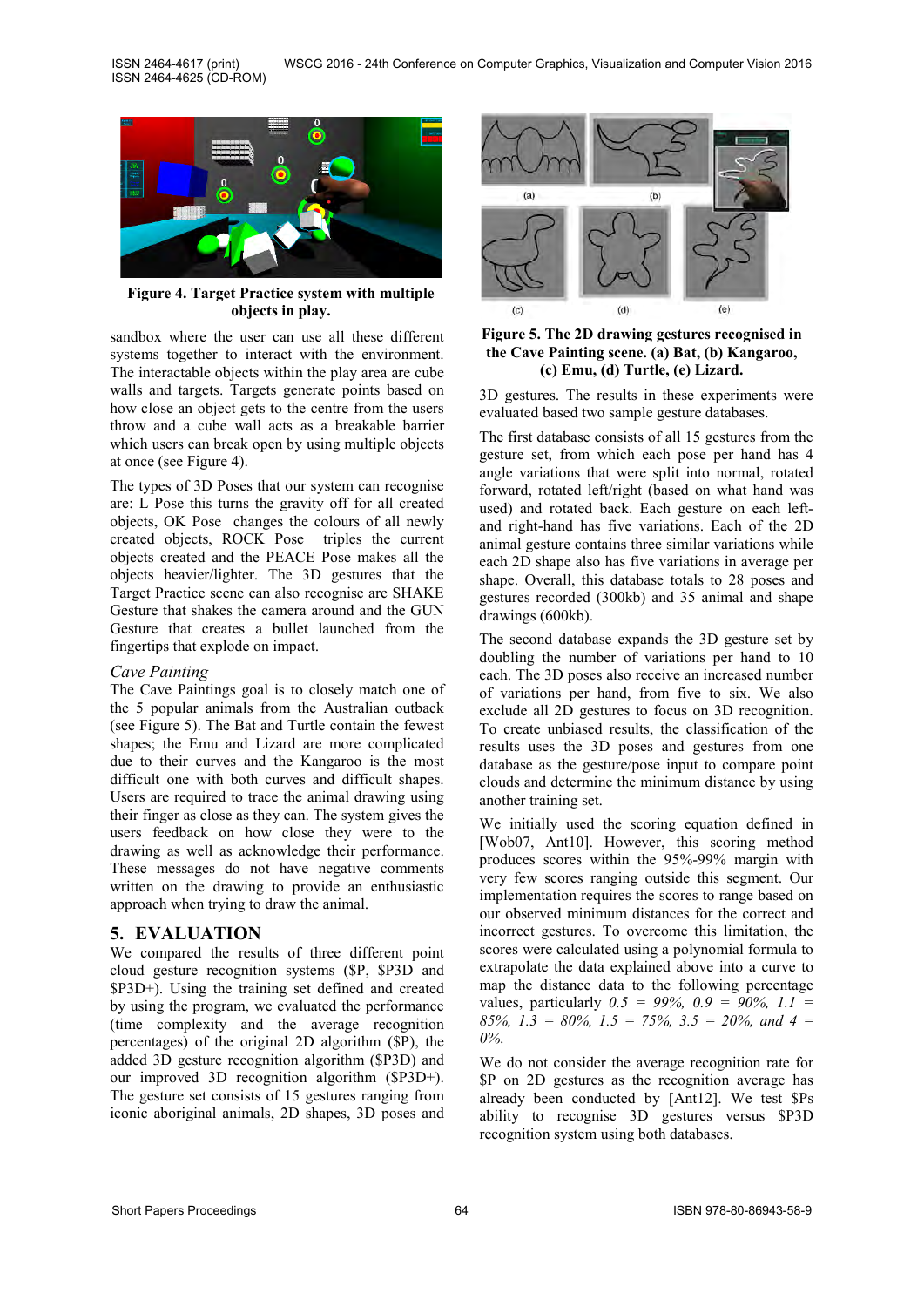ISSN 2464-4617 (print) ISSN 2464-4625 (CD-ROM)



**Gun, Peace, Rock and Shake Respectively. \$P3D and \$P3D+ on small dataset with L, Ok,** 

#### *First Dataset*

From the results on the first dataset (see Figure 6), we can see a clear indication that \$P could not determine any differences between 3D and 2D data. It is a surprise that the recognition rate in the L pose, \$P proved to be more efficient when compared to \$P3D (84% Range CI = [81, 87] to 77% CI = [74, 80]). However, the recognition rates for other gestures were higher in \$P3D in comparison to \$P particularly the L pose. There is no clear indication from the noise of the other gestures like Bat 90% CI = [87, 93], Circle 89% CI = [87, 91], Kangaroo 89%  $CI = [85, 93]$ , Lizard 89%  $CI = [86, 92]$ , Rectangle 91%  $CI = [88, 94]$  that the L pose was the most recognised gesture. All other poses and gestures have significantly decreased average recognition rates for the correct gesture with high recognition rates for the wrong gestures. With the ROCK pose, \$P does have a high average recognition rate of  $91\%$  CI = [86, 96], but is still beaten by \$P3Ds average of 95% CI = [93, 97]. This indicates our 3D implementation works better than the traditional 2D system.

#### *Second Dataset*

From the second dataset (see Figure 7) with a larger 3D database, \$P performs miserably when determining the GUN gesture with an average recognition rate  $(< 50\%)$  as well as an extremely low average recognition rate for SHAKE gesture (< 5% recognition mark). \$P3Ds performs much better above the 95% recognition average, for example the SHAKE Left Hand (96% CI = [94, 98]), Right Hand (98% CI = [97, 99]) and GUN Left Hand (98% CI = [97, 99]) and GUN Right Hand (100%). When presented with a larger L pose database, the \$P recognition average actually performs better than \$P3D with the Left Hand scoring an excellent 90%  $(CI = [89, 91])$  versus \$P3Ds 85%  $(CI = [83, 87])$ recognition average and the Right Hand achieving similar results with a  $83\%$  (CI = [76, 90]) average compared to  $$P3Ds 78\%$  (CI = [72, 84]). This means that while the \$P system performs worse on all gestures it has the ability to perform well or better than \$P3D on pose recognition.

#### **Comparing \$P3D to \$P3D+**

With the improvements made to \$P3D+, we evaluate whether our new \$P3D+ performed better than the original \$P3D. These evaluations follow the above comparisons, and T-value tests are used to determine if the improvements are statistically significant (alpha level of .05 for all statistical tests).

#### *First Dataset*

Figure 6 shows the GUN gesture has a decreased recognition rate from \$P3Ds  $98\%$  (CI = [97, 99]) to  $$P3D+s 95\% (CI = [92, 98])$  but there is no statistical **Figure 6. Gesture recognition averages using SP,** significant difference between these two systems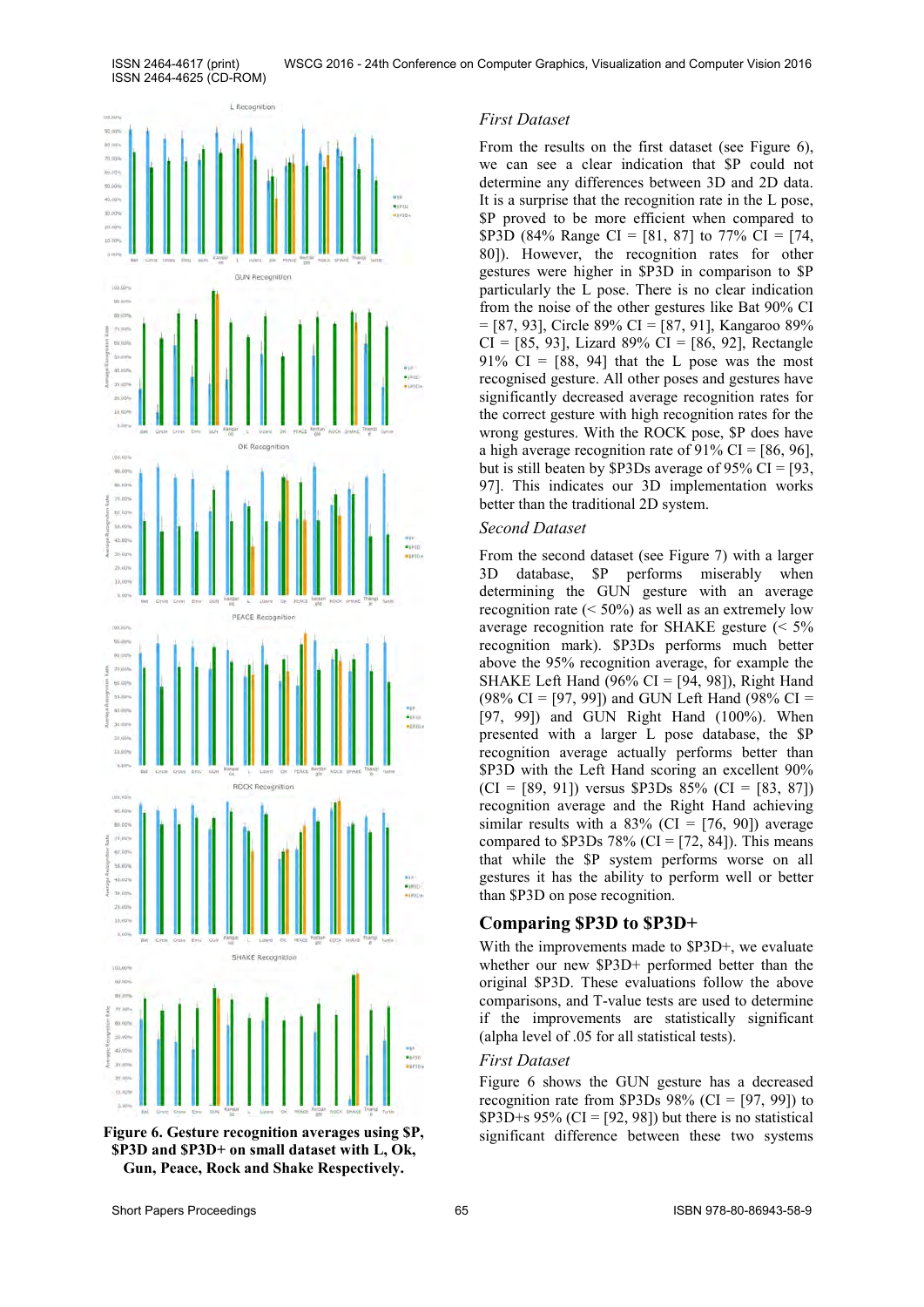ISSN 2464-4617 (print) ISSN 2464-4625 (CD-ROM)

 $t(38)=1.71$ ,  $p=0.09$ . This result means that while \$P3D+ recognition average is lower than \$P3D, there is not enough evidence to class both sets of data as different. With the PEACE Pose, we found that there was a significant difference in recognition averages for \$P3D 88% (CI = [84, 92]) and \$P3D+ 96% (CI = [93, 99]) *t*(22)=3.01, *p*<0.01. This result suggests that the improvements made to increase the recognition for the PEACE pose have increased the average enough to be statistically significant.

## *Second Dataset*

Figure 7 also indicates that our hypothesis of the best-case scenario is apparent in the GUN (Left/Right) hand. For the Left Handed GUN gesture, the \$P3D Right Handed GUN recognition average is almost the same as the Left Handed average (99% CI  $=$  [98, 100]) while the \$P3D+ system has a lower percentage of 98% (CI = [96, 100]) -  $t(8) = 0.59$ ,  $p =$ 0.57. This means that the \$P3D+ system is missing the best recognisable gun gesture and that is lowering its average. With the Right Handed L pose we can also determine that the recognition average is not significant between these systems while \$P3D+ has a significantly increased recognition rate when compared to \$P3D (92% CI = [82, 100]) and 78% CI  $=$  [72, 84]) respectfully -  $t(8) = 1.00$ ,  $p = 0.35$ . For the Left Handed L pose the difference is extremely noticeable. For the \$P3D system, the average recognition rate is around  $85\%$  CI = [82, 88]). The \$P3D+ system achieves a higher recognition rate of 98% (CI =  $[95, 100]$ ) with a significant difference between the 3D and 3D+ systems  $t(6) = 5.97$ ,  $p <$ 0.01. This shows that when the user performs an L pose, the \$P3D+ system is going to recognise that pose easier.

## **Discussion**

When differentiating \$P with \$P3D, the assumption was that \$P3D would outperform \$P. With the majority of gestures, \$P3D recognises the 3D point cloud with excellent gesture recognition average while \$P has high averages. The L Pose interestingly with the small database and the L and Rock Poses in the large database, the \$P gesture recognition system perform better than the 3D system.

When comparing \$P3D and \$P3D<sup>+</sup>, the improved gesture recognition system hypothetically yields slightly lower results based on the limitations of the training data gathered for testing. Our experiment shows that with some gestures, it actually increased the recognition rate by a small margin of 4.55%. The Left Hand L pose was the best result that achieved an increased recognition average of 13.17%. While this improvement increased the recognition average, we can claim that the confidence interval for the \$P3D+ gesture recognition average falls way out of the more condensed \$P3D versions interval as \$P3D factors in

all gestures and gets the best-case scenario for each pose/gesture. However, the GUN gesture and the OK Pose did follow our hypothesis of having a smaller recognition rate compared to the traditional 3D gesture recognition. This is because of the small difference between left and right hand GUN gestures.

## **User Experiences**

We demonstrated the system to several people during various events hosted by the Western Sydney University. While no formal questionnaires were given, we have documented the difficulties and differences between users who have used the system for the first time and some who have had experience with this device before. The users were a variety of ages ranging from primary school children, high school students, university undergraduates and some academic researchers. The users mostly inciated that they never used the LeapMotion system before.

From those who have no prior experience with the LeapMotion it was clearly that they found it difficult to first locate the LeapMotion system and use it properly. The main problem was the simplicity in the LeapMotions design causing users to not believe that the system could perform 3D hand recognition. Another issue was users who would immediately try to move their hand as close to the sensor as possible. While the LeapMotion can detect hands from a short distance, if the hands are too close to the IR cameras they could not distinguish the hands properly. Once instructed to move their hands upward, users understood the distance required for recognition and rarely brought their hands too close to the sensor again. Users were presented with either the default LotsOfBlocks demo or the Monsoon minigame developed for the first time users.

For the users who were presented with the Monsoon minigame, comments were made about what they were supposed to do while the minigame was playing. As the premise for the scene was to catch as many objects as possible, users found that the LeapMotion could not track their hands very well when they were cupped together. Some users decided to ignore grabbing the objects but rather tried to fling the objects around and as far as they could to see who could get the furthest.

The overall consensus with most individuals who used these demos was overwhelmingly positive. While some had seen the LeapMotion technology before or were not enthusiastic with the devices capabilities, the majority enjoyed using the tracking system.

## **6. CONCLUSIONS**

In this paper, we have presented gesture recognition techniques that allowed recognition of both 2D and 3D gestures using point cloud gesture recognition. These techniques extrapolate gesture sets using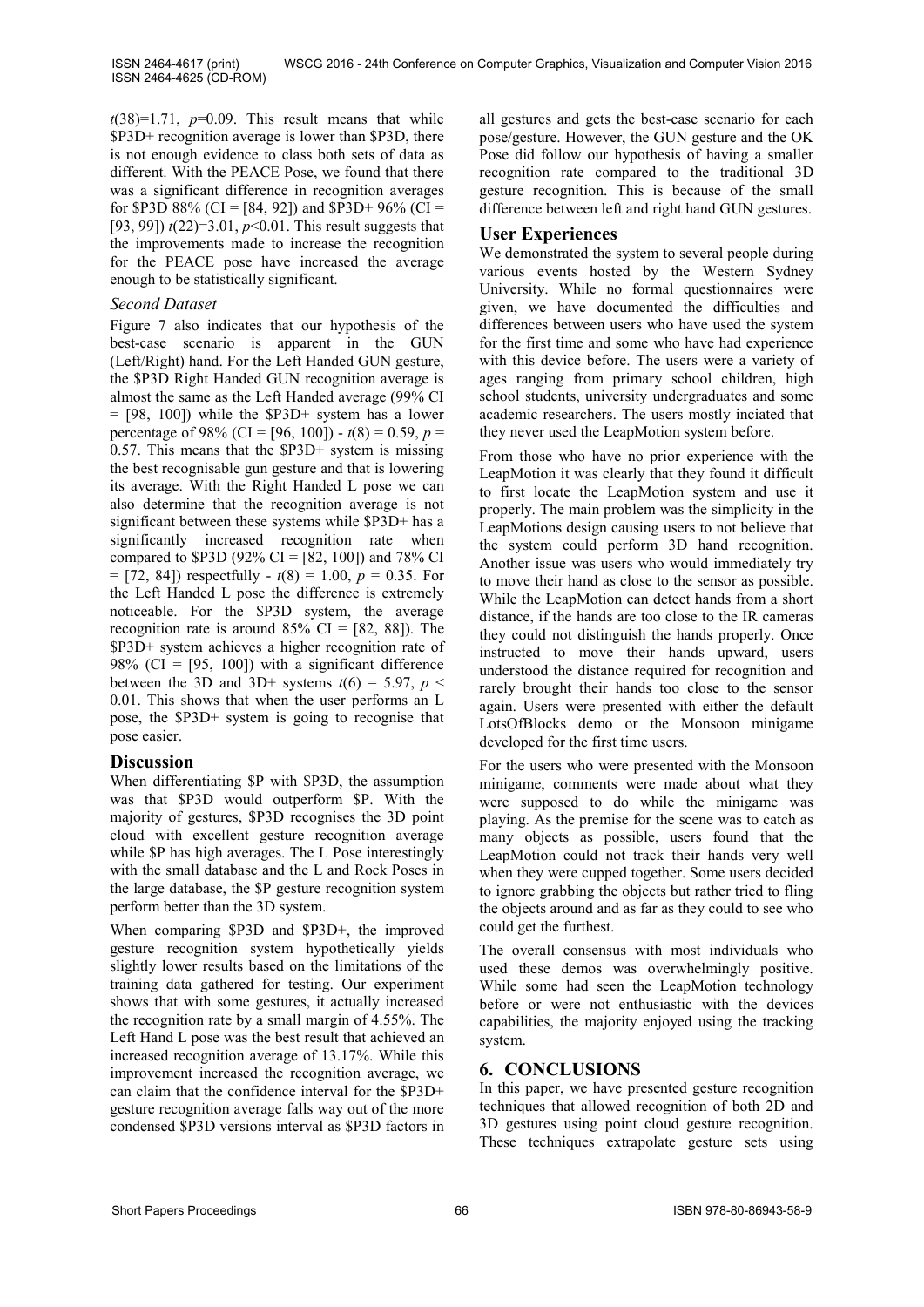similar classifiers to recognise when to start looking for a gesture. We implemented tools that collected gesture data for recognition and processing. We also developed new 2D and 3D interactive environments that acted as a visual representation of the data.

We enhanced a 2D point cloud gesture recognition system into a 3D gesture recognition system that supports the data points from the LeapMotions hand, palm and fingers. We implemented four poses and two gestures to demonstrate the effectiveness of the new 3D gesture recognitions. We used a small database system for our gesture set in comparison to large database in existing systems.

Our experimental results showed that the 3D system outperformed the traditional 2D system in most cases as well as some small improvements on the \$P3D+ in comparison to the original \$P3D.

#### **7. REFERENCES**

- [3Ge16] 3GearSystems. (Feb 2016). *Nimble VR*. <http://nimblevr.com/>
- [Ant10] Anthony, L. and Wobbrock, J. O. A lightweight multistroke recognizer for user interface prototypes. In Proc. Graphics Interface 2010, Ottawa, Ontario, Canada, 2010.
- [Ant12] Anthony, L. and Wobbrock, J. O. \$Nprotractor: a fast and accurate multistroke recognizer. In Proc. Graphics Interface 2012, Toronto, Ontario, Canada, 2012.
- [Che14] Chen, K.-M. and Wong, S. K. Interactive Sand Art Drawing Using Kinect. In Proc.  $7<sup>th</sup>$ International Symposium on Visual Information Communication & Interaction*,* pp. 78-87, 2014.
- [Coo15] Cook, H., Nguyen, Q.V., Simoff, S., Trescak, T. and Preston, D. A Close-Range Gesture Interaction with Kinect. In Proc. IEEE International Symposium on Big Data Visual Analytics, Hobart, Australia, pp. 1-8, 2015.
- [Ebe13] Ebert, L. C., Hatch, G., Thali, M. J., and Ross, S. Invisible touch—Control of a DICOM viewer with finger gestures using the Kinect depth camera. Journal of Forensic Radiology and Imaging*,* vol. 1, pp. 10-14, 2013.
- [Kra11] Kratz, S. and Rohs, M. Protractor3D: A Closed-Form Solution to Rotation-Invariant 3D Gestures. *Intelligent user interfaces,* pp. 371, 2011.
- [Kri04] Kristensson, P.-O. and Zhai, S. SHARK2: A Large Vocabulary Shorthand Writing System for Pen-based Computers. pp. 43, 2004.
- [Lee13] Lee, U and Tanaka, J. Finger identification and hand gesture recognition techniques for

natural user interface. *In Proc. Asia Pacific Conference on Computer Human Interaction,*  pp. 274-279, 2013.

- [Liu09] Liu, J., Zhong, L., Wickramasuriya, J. and Vasudevan, V. uWave: Accelerometer-based personalized gesture recognition and its applications. Pervasive and Mobile Computing*,*  vol. 5, pp. 657-675, 2009.
- [Pri16] PrimeSense and Apple. (Feb 2016). *OpenNI*. <https://github.com/OpenNI/OpenNI>
- [Ope16] OpenKinect. (Feb 2015). *Libfreenect*. [https://github.com/OpenKinect/libfreenect.](https://github.com/OpenKinect/libfreenect)
- [Ren11] Ren, Z. Meng, J., Yuan, J. and Zhang, Z. Robust hand gesture recognition with kinect sensor. In Proc. ACM International Conference on Multimedia*,* pp. 759-760, 2011.
- [Sha15] Sharp, T., Wei, Y., Freedman, D., Kohli, P., Krupka, E., Fitzgibbon*,* A. et al. Accurate, Robust, and Flexible Real-time Hand Tracking. *Computer Human Interaction,* pp. 3633-3642, 2015.
- [Sho13] Shotton, J., Sharp, T., Kipman, A., Fitzgibbon, A., Finocchio, M., Blake*,* A. et al. Real-time human pose recognition in parts from single depth images. *Communications of the ACM,* vol. 56, p. 116, 2013.
- [Son13] Song, L., Hu, R., Xiao, Y., Gong, L. Real-Time 3D Hand Gesture Recognition from Depth Image. In Proc. the 2<sup>nd</sup> International Conference On Systems Engineering and Modeling (ICSEM-13), pp. 1134-1137, 2013.
- [Tan11] Tang, M. Recognizing hand gestures with Microsoft's kinect. Department of Electrical Engineering, Stanford University, CA, USA, Technical Report*,* 2011.
- [Vat12] Vatavu, R.-D., Anthony, L. and Wobbrock, J. O. Gestures as Point Clouds: A \$P Recognizer for User Interface Prototypes. In Proc. International Conference on Multimodal Interaction*,* p. 273, 2012.
- [Wob07] Wobbrock, J.O., Wilson, A.D. and Li, Y. Gestures without libraries, toolkits or training: a \$1 recognizer for user interface prototypes. *User Interface Software & Technology,* pp. 159, 2007.
- [Yin14] Yin, Y. Real-time continuous gesture recognition for natural multimodal interaction. PhD thesis, Electrical Engineering and Computer Science, Massachusetts Institute of Technology, 2014.